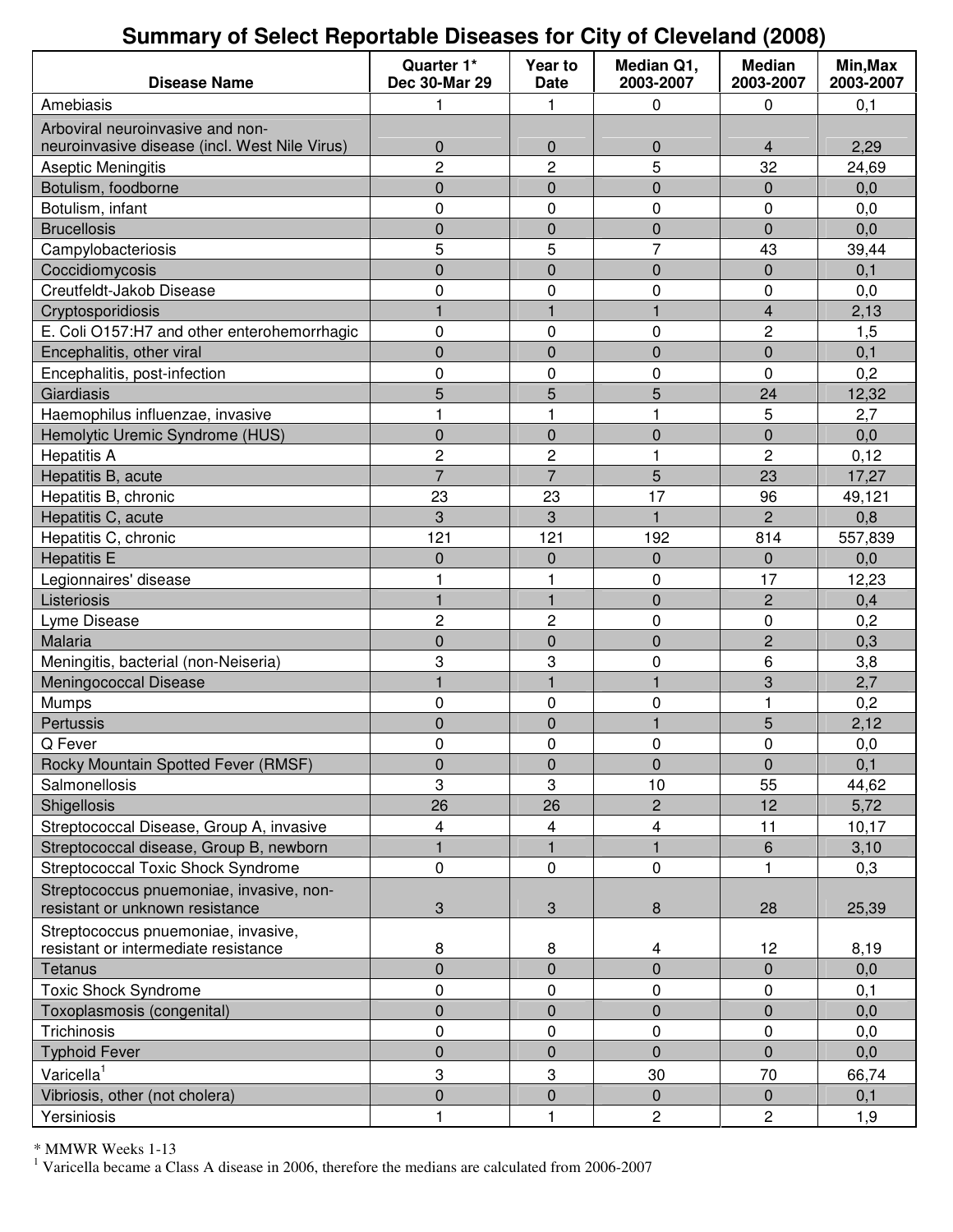# **Summary of Select Reportable Diseases for Cuy. County BOH (2008)**

| <b>Disease Name</b>                                                         | Quarter 1*<br>Dec 30 - Mar 29 | Year to<br>Date         | Median Q1,<br>2003-2007 | <b>Median</b><br>2003-2007 | Min, Max<br>2003-2007 |
|-----------------------------------------------------------------------------|-------------------------------|-------------------------|-------------------------|----------------------------|-----------------------|
| Amebiasis                                                                   | 0                             | 0                       | 0                       | 1                          | 0,2                   |
| Arboviral neuroinvasive and non-                                            |                               |                         |                         |                            |                       |
| neuroinvasive disease (incl. West Nile Virus)                               | $\pmb{0}$                     | $\pmb{0}$               | 0                       | 3                          | 1,11                  |
| Aseptic Meningitis                                                          | 8                             | 8                       | $\overline{4}$          | 33                         | 18,40                 |
| Botulism, foodborne                                                         | 0                             | $\mathbf 0$             | 0                       | $\mathbf 0$                | 0,1                   |
| Botulism, infant                                                            | 0                             | $\mathbf 0$             | 0                       | 0                          | 0,0                   |
| <b>Brucellosis</b>                                                          | $\mathbf 0$                   | $\overline{0}$          | $\overline{0}$          | $\overline{0}$             | 0,0                   |
| Campylobacteriosis                                                          | 22                            | 22                      | 17                      | 106                        | 104,114               |
| Coccidiomycosis                                                             | $\pmb{0}$                     | $\mathbf 0$             | $\mathbf 0$             | $\pmb{0}$                  | 0,0                   |
| Creutfeldt-Jakob Disease                                                    | 4                             | 4                       | $\overline{c}$          | $\overline{c}$             | 1,7                   |
| Cryptosporidiosis                                                           | $\overline{c}$                | $\overline{c}$          | $\mathbf 0$             | 18                         | 4,19                  |
| E. Coli O157:H7 and other enterohemorrhagic                                 | 2                             | $\overline{c}$          | 1                       | 11                         | 5,13                  |
| Encephalitis, other viral                                                   | $\mathbf 0$                   | $\mathbf 0$             | $\mathbf 0$             | $\mathbf{1}$               | 0,4                   |
| Encephalitis, post-infection                                                | 0                             | 0                       | 0                       | 0                          | 0,1                   |
| Giardiasis                                                                  | 11                            | 11                      | 12                      | 58                         | 46,67                 |
| Haemophilus influenzae, invasive                                            | $\overline{c}$                | $\overline{c}$          | 4                       | 9                          | 3,13                  |
| Hemolytic Uremic Syndrome (HUS)                                             | $\pmb{0}$                     | $\pmb{0}$               | $\mathbf 0$             | $\mathbf{1}$               | 0,2                   |
| <b>Hepatitis A</b>                                                          | $\mathbf 2$                   | $\overline{c}$          | 1                       | $\,6\,$                    | 1,13                  |
| Hepatitis B, acute                                                          | $\overline{\mathbf{4}}$       | $\overline{4}$          | $\overline{2}$          | $\overline{4}$             | 2,8                   |
| Hepatitis B, chronic                                                        | 32                            | 32                      | 14                      | 64                         | 33,108                |
| Hepatitis C, acute                                                          | $\mathbf 0$                   | $\mathbf 0$             | $\overline{0}$          | $\overline{0}$             | 0,0                   |
| Hepatitis C, chronic                                                        | 65                            | 65                      | 106                     | 426                        | 385,477               |
| <b>Hepatitis E</b>                                                          | $\pmb{0}$                     | $\mathbf 0$             | $\boldsymbol{0}$        | $\mathbf 0$                | 0,2                   |
| Legionnaires' disease                                                       | 4                             | 4                       | 3                       | 29                         | 25,33                 |
| Listeriosis                                                                 | $\mathbf{1}$                  | $\mathbf{1}$            | $\overline{0}$          | 3                          | 1,6                   |
| Lyme Disease                                                                | 3                             | 3                       | 1                       | 4                          | 3,13                  |
| Malaria                                                                     | $\mathbf 0$                   | $\mathbf 0$             | $\mathbf 0$             | $\overline{c}$             | 1,4                   |
| Meningitis, bacterial (non-Neiseria)                                        | 0                             | 0                       | 1                       | $\overline{\mathbf{4}}$    | 1,6                   |
| Meningococcal Disease                                                       | $\mathbf{1}$                  | $\overline{1}$          | $\mathbf{1}$            | $\overline{\mathbf{4}}$    | 0,6                   |
| Mumps                                                                       | $\pmb{0}$                     | $\pmb{0}$               | 0                       | $\overline{c}$             | 1,5                   |
| Pertussis                                                                   | 4                             | $\overline{\mathbf{4}}$ | $\overline{4}$          | 17                         | 3,28                  |
| Q Fever                                                                     | 0                             | 0                       | 0                       | 0                          | 0,1                   |
| Rocky Mountain Spotted Fever (RMSF)                                         | $\mathbf 0$                   | $\mathbf 0$             | $\overline{0}$          | $\overline{0}$             | 0,1                   |
| Salmonellosis                                                               | 14                            | 14                      | 20                      | 115                        | 93,153                |
| Shigellosis                                                                 | 8                             | 8                       | 4                       | 18                         | 8,27                  |
| Streptococcal Disease, Group A, invasive                                    | 9                             | 9                       | 5                       | 17                         | 13,17                 |
| Streptococcal disease, Group B, newborn                                     | $\overline{1}$                |                         | $\mathbf 0$             | 3                          | 2,6                   |
| <b>Streptococcal Toxic Shock Syndrome</b>                                   | 0                             | $\pmb{0}$               | 0                       | $\mathbf{1}$               | 0,3                   |
| Streptococcus pnuemoniae, invasive, non-<br>resistant or unknown resistance | 16                            | 16                      | 8                       | 34                         | 16,45                 |
|                                                                             |                               |                         |                         |                            |                       |
| Streptococcus pnuemoniae, invasive,<br>resistant or intermediate resistance | 12                            | 12                      | 4                       | 23                         | 8,27                  |
| Tetanus                                                                     | $\pmb{0}$                     | $\pmb{0}$               | $\mathbf 0$             | 0                          | 0,0                   |
| <b>Toxic Shock Syndrome</b>                                                 | 0                             | $\pmb{0}$               | 0                       | 0                          | 0,1                   |
| Toxoplasmosis (congenital)                                                  | $\overline{0}$                | $\mathbf 0$             | $\overline{0}$          | $\mathbf 0$                | 0,0                   |
| Trichinosis                                                                 | 0                             | 0                       | 0                       | 0                          | 0,0                   |
| <b>Typhoid Fever</b>                                                        | $\mathbf{1}$                  |                         | $\mathbf 0$             |                            | 0,1                   |
| Varicella <sup>1</sup>                                                      | 13                            | 13                      | 91                      | 319                        | 128,509               |
| Vibriosis, other (not cholera)                                              | $\pmb{0}$                     | $\mathbf 0$             | $\mathbf 0$             |                            | 0,4                   |
| Yersiniosis                                                                 |                               | $\pmb{0}$               |                         | 5                          |                       |
|                                                                             | 0                             |                         | 2                       |                            | 0,8                   |

\* MMWR Weeks 1-13

<sup>1</sup> Varicella became a Class A disease in 2006, therefore the medians are calculated from 2006-2007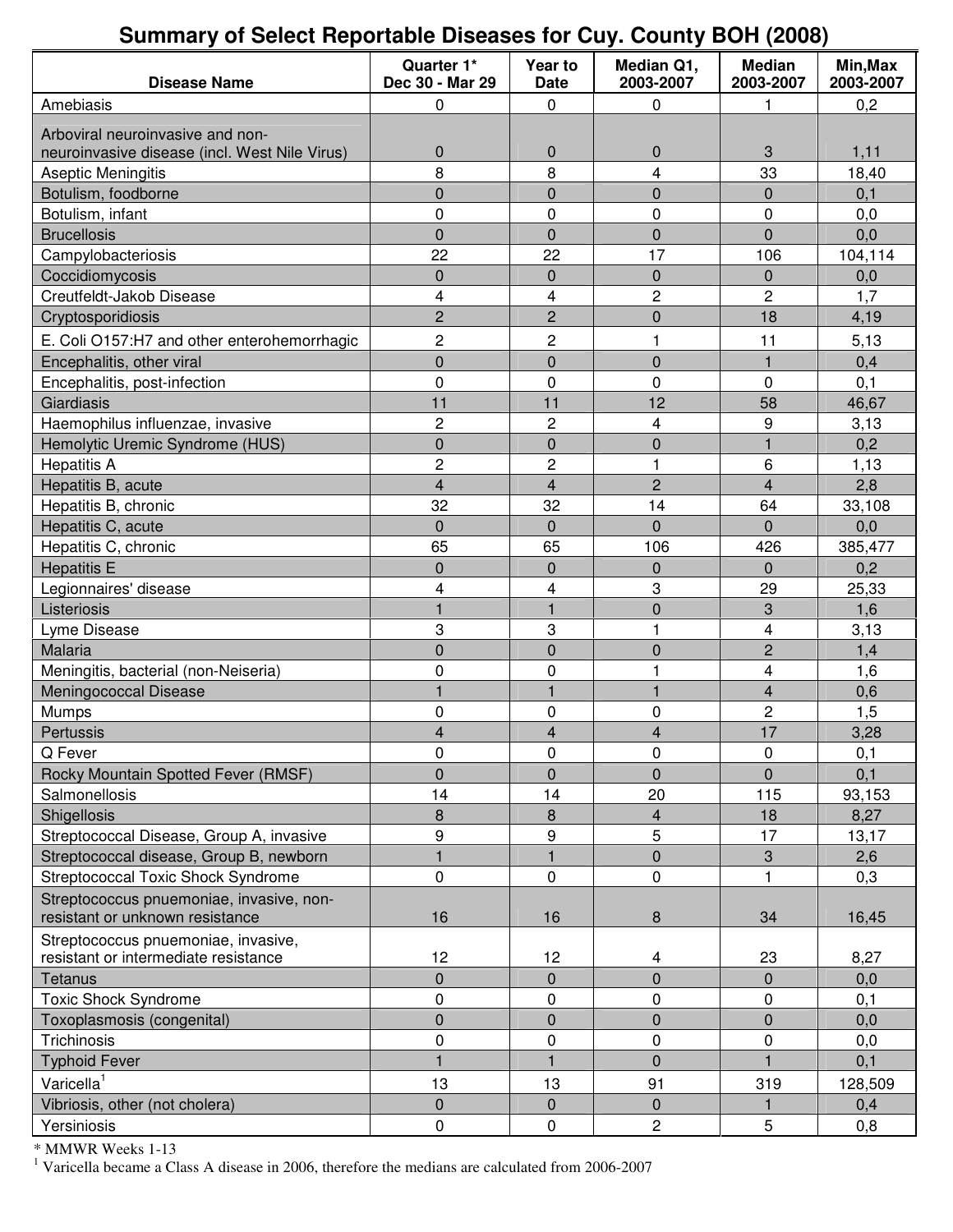### **Summary of Select Reportable Diseases for City of Shaker Heights (2008)**

| <b>Disease Name</b>                                                         | Quarter 1*<br>Dec 30 - Mar 29 | Year to<br><b>Date</b> | Median Q1,<br>2003-2007 | <b>Median</b><br>2003-2007 | Min, Max<br>2003-2007 |
|-----------------------------------------------------------------------------|-------------------------------|------------------------|-------------------------|----------------------------|-----------------------|
| Amebiasis                                                                   | 0                             | 0                      | 0                       | 0                          | 0,0                   |
| Arboviral neuroinvasive and non-                                            |                               |                        |                         |                            |                       |
| neuroinvasive disease (incl. West Nile Virus)                               | $\boldsymbol{0}$              | $\mathbf 0$            | 0                       | 0                          | 0,0                   |
| Aseptic Meningitis                                                          | 0                             | 0                      | 0                       | 0                          | 0,1                   |
| Botulism, foodborne                                                         | $\boldsymbol{0}$              | $\mathbf 0$            | 0                       | 0                          | 0,0                   |
| Botulism, infant                                                            | 0                             | 0                      | 0                       | 0                          | 0,0                   |
| <b>Brucellosis</b>                                                          | $\mathbf 0$                   | $\mathbf 0$            | $\overline{0}$          | $\overline{0}$             | 0,0                   |
| Campylobacteriosis                                                          | 0                             | 0                      | 0                       | 6                          | 2,8                   |
| Coccidiomycosis                                                             | $\mathbf 0$                   | $\mathbf 0$            | $\overline{0}$          | $\overline{0}$             | 0,0                   |
| Creutfeldt-Jakob Disease                                                    | 0                             | 0                      | 0                       | 0                          | 0,0                   |
| Cryptosporidiosis                                                           | $\overline{0}$                | $\overline{0}$         | $\overline{0}$          | $\mathbf{1}$               | 0,2                   |
|                                                                             |                               |                        |                         |                            |                       |
| E. Coli O157:H7 and other enterohemorrhagic                                 | $\pmb{0}$                     | 0                      | 0                       | 0                          | 0,1                   |
| Encephalitis, other viral                                                   | $\overline{0}$                | $\mathbf 0$            | $\overline{0}$          | $\overline{0}$             | 0,1                   |
| Encephalitis, post-infection                                                | 0                             | 0                      | 0                       | 0                          | 0,0                   |
| Giardiasis                                                                  | 1                             | 1                      |                         | 5                          | 3,7                   |
| Haemophilus influenzae, invasive                                            | 0                             | 0                      | 0                       | 0                          | 0,1                   |
| Hemolytic Uremic Syndrome (HUS)                                             | $\boldsymbol{0}$              | $\mathbf 0$            | 0                       | 0                          | 0,0                   |
| <b>Hepatitis A</b>                                                          | 0                             | 0                      | 0                       | 0                          | 0,3                   |
| Hepatitis B, acute                                                          | $\mathbf 0$                   | $\mathbf 0$            | $\overline{0}$          | $\mathbf 0$                | 0,0                   |
| Hepatitis B, chronic                                                        | 0                             | 0                      | 0                       | 4                          | 0,5                   |
| Hepatitis C, acute                                                          | $\pmb{0}$                     | $\pmb{0}$              | 0                       | 0                          | 0,0                   |
| Hepatitis C, chronic                                                        | $\overline{c}$                | $\overline{c}$         | 2                       | 13                         | 9,13                  |
| <b>Hepatitis E</b>                                                          | $\overline{0}$                | $\overline{0}$         | $\overline{0}$          | $\overline{0}$             | 0,1                   |
| Legionnaires' disease                                                       | $\mathbf{1}$                  | 1                      | 0                       | 0                          | 0,0                   |
| Listeriosis                                                                 | $\mathbf 0$                   | $\mathbf 0$            | $\overline{0}$          | $\overline{0}$             | 0,1                   |
| Lyme Disease                                                                | 0                             | 0                      | 0                       | 0                          | 0,0                   |
| Malaria                                                                     | 0                             | $\mathbf 0$            | 0                       | 0                          | 0,1                   |
| Meningitis, bacterial (non-Neiseria)                                        | 0                             | 0                      | 0                       | 0                          | 0,0                   |
| Meningococcal Disease                                                       | $\mathbf 0$                   | $\mathbf 0$            | $\overline{0}$          | $\mathbf 0$                | 0,0                   |
| Mumps                                                                       | 0                             | 0                      | 0                       | 0                          | 0,0                   |
| Pertussis                                                                   | $\mathbf 0$                   | $\mathbf 0$            | $\overline{0}$          | $\overline{0}$             | 0,1                   |
| Q Fever                                                                     | 0                             | 0                      | 0                       | 0                          | 0,0                   |
| Rocky Mountain Spotted Fever (RMSF)                                         | $\mathbf 0$                   | $\mathbf 0$            | $\overline{0}$          | $\overline{0}$             | 0,0                   |
| Salmonellosis                                                               | $\mathsf 0$                   | 0                      |                         | 5                          | 1,8                   |
| Shigellosis                                                                 | $\mathbf 0$                   | $\mathbf 0$            | 0                       |                            | 0,3                   |
| Streptococcal Disease, Group A, invasive                                    | 0                             | 0                      | 0                       | 1                          | 0,1                   |
| Streptococcal disease, Group B, newborn                                     | $\mathbf 0$                   | $\pmb{0}$              | $\overline{0}$          | $\pmb{0}$                  | 0,1                   |
| Streptococcal Toxic Shock Syndrome                                          | 0                             | $\mathbf 0$            | 0                       | 0                          | 0,0                   |
| Streptococcus pnuemoniae, invasive, non-<br>resistant or unknown resistance | 1                             | 1                      | 0                       | 1                          | 0,3                   |
| Streptococcus pnuemoniae, invasive,                                         |                               |                        |                         |                            |                       |
| resistant or intermediate resistance                                        | 0                             | 0                      | 0                       |                            | 0,2                   |
| <b>Tetanus</b>                                                              | $\mathbf 0$                   | $\pmb{0}$              | $\overline{0}$          | $\mathbf 0$                | 0,0                   |
| <b>Toxic Shock Syndrome</b>                                                 | 0                             | 0                      | 0                       | 0                          | 0,0                   |
| Toxoplasmosis (congenital)                                                  | $\mathbf 0$                   | $\mathbf 0$            | $\overline{0}$          | $\overline{0}$             | 0,0                   |
| Trichinosis                                                                 | 0                             | 0                      | 0                       | 0                          | 0,0                   |
| <b>Typhoid Fever</b>                                                        | $\pmb{0}$                     | $\pmb{0}$              | $\mathbf 0$             | 0                          | 0,0                   |
| Varicella <sup>1</sup>                                                      | 1                             | 1                      | 1                       | $\overline{c}$             | 0,3                   |
| Vibriosis, other (not cholera)                                              | $\boldsymbol{0}$              | $\pmb{0}$              | 0                       | 0                          | 0,1                   |
| Yersiniosis                                                                 | $\pmb{0}$                     | $\pmb{0}$              | 0                       | 0                          | 0,1                   |

\* MMWR Weeks 1-13

<sup>1</sup> Varicella became a Class A disease in 2006, therefore the medians are calculated from 2006-2007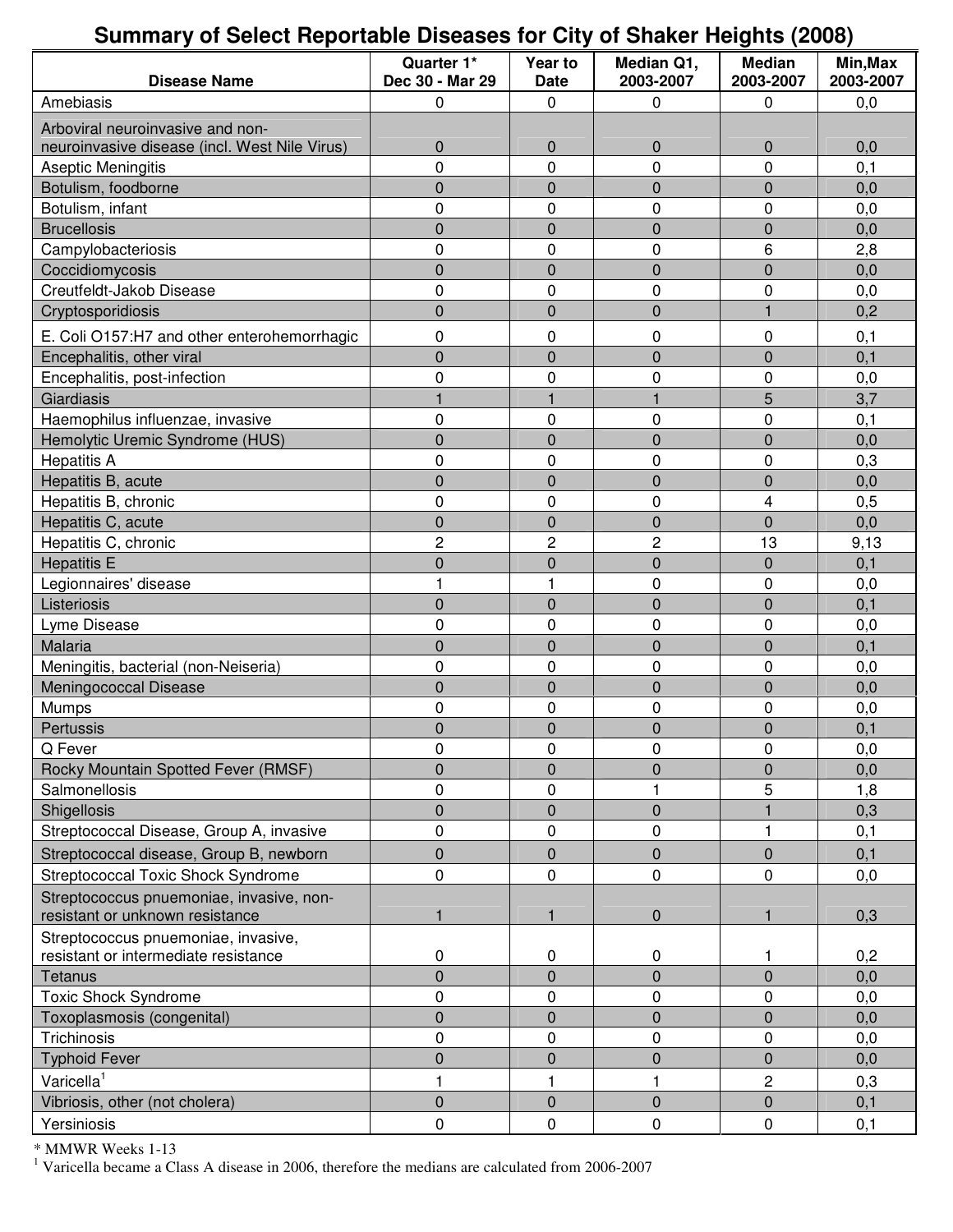# **Summary of Select Reportable Diseases for all Cuyahoga County (2008)**

| Amebiasis<br>0<br>0,3<br>1<br>1<br>Arboviral neuroinvasive and non-<br>$\mathbf 0$<br>neuroinvasive disease (incl. West Nile Virus)<br>$\mathbf 0$<br>0<br>10<br>3,32<br>9<br>10<br>10<br>60<br><b>Aseptic Meningitis</b><br>50,109<br>$\pmb{0}$<br>$\mathbf 0$<br>$\pmb{0}$<br>Botulism, foodborne<br>$\pmb{0}$<br>0,1<br>Botulism, infant<br>0<br>0<br>0<br>0<br>0,0<br>$\overline{0}$<br>$\mathbf 0$<br>$\pmb{0}$<br>$\mathbf 0$<br>0,0<br><b>Brucellosis</b><br>27<br>27<br>24<br>155<br>149,159<br>Campylobacteriosis<br>Coccidiomycosis<br>$\mathbf 0$<br>$\mathbf 0$<br>$\mathbf 0$<br>0<br>0,1<br>Creutfeldt-Jakob Disease<br>2<br>2<br>4<br>4<br>1,7<br>$\overline{2}$<br>3<br>3<br>22<br>6,32<br>Cryptosporidiosis<br>$\overline{c}$<br>$\overline{c}$<br>E. Coli O157:H7 and other enterohemorrhagic<br>1<br>14<br>6,17<br>$\pmb{0}$<br>$\overline{c}$<br>Encephalitis, other viral<br>$\pmb{0}$<br>1<br>0,4<br>$\mathbf 0$<br>0<br>0<br>0<br>0,3<br>Encephalitis, post-infection<br>17<br>17<br>16<br>87<br>Giardiasis<br>69,106<br>3<br>3<br>Haemophilus influenzae, invasive<br>4<br>14<br>10,18<br>$\mathbf 0$<br>$\mathbf 0$<br>$\overline{0}$<br>Hemolytic Uremic Syndrome (HUS)<br>1<br>0,2<br>4<br>4<br>2<br>8<br>3,21<br><b>Hepatitis A</b><br>$\overline{7}$<br>11<br>11<br>27<br>Hepatitis B, acute<br>22,33<br>55<br>Hepatitis B, chronic<br>55<br>37<br>190<br>84,210<br>3<br>3<br>$\overline{2}$<br>Hepatitis C, acute<br>1<br>0,8<br>188<br>188<br>300<br>Hepatitis C, chronic<br>1253<br>959,1329<br>$\pmb{0}$<br>$\mathbf 0$<br>$\mathbf 0$<br><b>Hepatitis E</b><br>$\pmb{0}$<br>0,2<br>6<br>6<br>3<br>46<br>Legionnaires' disease<br>43,56<br>5<br>$\overline{c}$<br>2<br>$\mathbf 0$<br>Listeriosis<br>3,8<br>5<br>5<br>$\overline{\mathbf{4}}$<br>Lyme Disease<br>1<br>3,15<br>$\overline{0}$<br>$\mathbf 0$<br>$\overline{0}$<br>$\overline{\mathbf{4}}$<br>Malaria<br>2,5<br>3<br>3<br>2<br>9<br>Meningitis, bacterial (non-Neiseria)<br>7,13<br>$\overline{c}$<br>$\overline{c}$<br>$\overline{2}$<br>8<br>Meningococcal Disease<br>6,8<br>$\overline{\mathbf{4}}$<br>0<br>0<br>$\mathbf{1}$<br>Mumps<br>1,6<br>4<br>$\overline{\mathbf{4}}$<br>$\overline{\mathbf{4}}$<br>23<br>7,34<br>Pertussis<br>0<br>0<br>0<br>$\Omega$<br>0,1<br>Q Fever<br>$\mathbf{1}$<br>Rocky Mountain Spotted Fever (RMSF)<br>$\Omega$<br>$\mathbf{0}$<br>$\mathbf{0}$<br>0,1<br>17<br>17<br>Salmonellosis<br>30<br>163<br>149,221<br>5<br>34<br>34<br>Shigellosis<br>30<br>19,95<br>13<br>9<br>29<br>Streptococcal Disease, Group A, invasive<br>13<br>23,34<br>$\overline{c}$<br>$\overline{\mathbf{c}}$<br>Streptococcal disease, Group B, newborn<br>$\mathbf{1}$<br>11<br>5,14<br>3<br>Streptococcal Toxic Shock Syndrome<br>0<br>0<br>$\mathbf{1}$<br>1,5<br>Streptococcus pnuemoniae, invasive, non-<br>20<br>resistant or unknown resistance<br>20<br>17<br>61<br>45,76<br>Streptococcus pnuemoniae, invasive,<br>20<br>resistant or intermediate resistance<br>20<br>8<br>34<br>21,43<br>$\mathbf 0$<br>$\mathbf 0$<br>$\mathbf 0$<br>$\pmb{0}$<br>Tetanus<br>0,0<br><b>Toxic Shock Syndrome</b><br>0<br>0<br>0<br>0<br>0.1<br>$\mathbf 0$<br>$\mathbf 0$<br>$\pmb{0}$<br>$\pmb{0}$<br>Toxoplasmosis (congenital)<br>0,0<br>0<br>Trichinosis<br>0<br>0<br>0<br>0,0<br>$\mathbf{1}$<br>$\overline{0}$<br>1<br>1<br>0,1<br><b>Typhoid Fever</b><br>Varicella <sup>1</sup><br>17<br>17<br>121<br>390<br>197,583<br>$\mathbf 0$<br>$\pmb{0}$<br>$\pmb{0}$<br>Vibriosis, other (not cholera)<br>$\mathbf{1}$<br>1,4<br>Yersiniosis<br>1<br>1<br>10<br>1,14<br>4 | <b>Disease Name</b> | Quarter 1*<br>Dec 30 - Mar 29 | Year to<br><b>Date</b> | Median Q1,<br>2003-2007 | <b>Median</b><br>2003-2007 | Min, Max<br>2003-2007 |
|------------------------------------------------------------------------------------------------------------------------------------------------------------------------------------------------------------------------------------------------------------------------------------------------------------------------------------------------------------------------------------------------------------------------------------------------------------------------------------------------------------------------------------------------------------------------------------------------------------------------------------------------------------------------------------------------------------------------------------------------------------------------------------------------------------------------------------------------------------------------------------------------------------------------------------------------------------------------------------------------------------------------------------------------------------------------------------------------------------------------------------------------------------------------------------------------------------------------------------------------------------------------------------------------------------------------------------------------------------------------------------------------------------------------------------------------------------------------------------------------------------------------------------------------------------------------------------------------------------------------------------------------------------------------------------------------------------------------------------------------------------------------------------------------------------------------------------------------------------------------------------------------------------------------------------------------------------------------------------------------------------------------------------------------------------------------------------------------------------------------------------------------------------------------------------------------------------------------------------------------------------------------------------------------------------------------------------------------------------------------------------------------------------------------------------------------------------------------------------------------------------------------------------------------------------------------------------------------------------------------------------------------------------------------------------------------------------------------------------------------------------------------------------------------------------------------------------------------------------------------------------------------------------------------------------------------------------------------------------------------------------------------------------------------------------------------------------------------------------------------------------------------------------------------------------------------------------------------------------------------------------------------------------------------------------------------------------------------------------------------------------------------------------------------------------------------------------------------------------------------------------------------------------------------------------------------------------|---------------------|-------------------------------|------------------------|-------------------------|----------------------------|-----------------------|
|                                                                                                                                                                                                                                                                                                                                                                                                                                                                                                                                                                                                                                                                                                                                                                                                                                                                                                                                                                                                                                                                                                                                                                                                                                                                                                                                                                                                                                                                                                                                                                                                                                                                                                                                                                                                                                                                                                                                                                                                                                                                                                                                                                                                                                                                                                                                                                                                                                                                                                                                                                                                                                                                                                                                                                                                                                                                                                                                                                                                                                                                                                                                                                                                                                                                                                                                                                                                                                                                                                                                                                                    |                     |                               |                        |                         |                            |                       |
|                                                                                                                                                                                                                                                                                                                                                                                                                                                                                                                                                                                                                                                                                                                                                                                                                                                                                                                                                                                                                                                                                                                                                                                                                                                                                                                                                                                                                                                                                                                                                                                                                                                                                                                                                                                                                                                                                                                                                                                                                                                                                                                                                                                                                                                                                                                                                                                                                                                                                                                                                                                                                                                                                                                                                                                                                                                                                                                                                                                                                                                                                                                                                                                                                                                                                                                                                                                                                                                                                                                                                                                    |                     |                               |                        |                         |                            |                       |
|                                                                                                                                                                                                                                                                                                                                                                                                                                                                                                                                                                                                                                                                                                                                                                                                                                                                                                                                                                                                                                                                                                                                                                                                                                                                                                                                                                                                                                                                                                                                                                                                                                                                                                                                                                                                                                                                                                                                                                                                                                                                                                                                                                                                                                                                                                                                                                                                                                                                                                                                                                                                                                                                                                                                                                                                                                                                                                                                                                                                                                                                                                                                                                                                                                                                                                                                                                                                                                                                                                                                                                                    |                     |                               |                        |                         |                            |                       |
|                                                                                                                                                                                                                                                                                                                                                                                                                                                                                                                                                                                                                                                                                                                                                                                                                                                                                                                                                                                                                                                                                                                                                                                                                                                                                                                                                                                                                                                                                                                                                                                                                                                                                                                                                                                                                                                                                                                                                                                                                                                                                                                                                                                                                                                                                                                                                                                                                                                                                                                                                                                                                                                                                                                                                                                                                                                                                                                                                                                                                                                                                                                                                                                                                                                                                                                                                                                                                                                                                                                                                                                    |                     |                               |                        |                         |                            |                       |
|                                                                                                                                                                                                                                                                                                                                                                                                                                                                                                                                                                                                                                                                                                                                                                                                                                                                                                                                                                                                                                                                                                                                                                                                                                                                                                                                                                                                                                                                                                                                                                                                                                                                                                                                                                                                                                                                                                                                                                                                                                                                                                                                                                                                                                                                                                                                                                                                                                                                                                                                                                                                                                                                                                                                                                                                                                                                                                                                                                                                                                                                                                                                                                                                                                                                                                                                                                                                                                                                                                                                                                                    |                     |                               |                        |                         |                            |                       |
|                                                                                                                                                                                                                                                                                                                                                                                                                                                                                                                                                                                                                                                                                                                                                                                                                                                                                                                                                                                                                                                                                                                                                                                                                                                                                                                                                                                                                                                                                                                                                                                                                                                                                                                                                                                                                                                                                                                                                                                                                                                                                                                                                                                                                                                                                                                                                                                                                                                                                                                                                                                                                                                                                                                                                                                                                                                                                                                                                                                                                                                                                                                                                                                                                                                                                                                                                                                                                                                                                                                                                                                    |                     |                               |                        |                         |                            |                       |
|                                                                                                                                                                                                                                                                                                                                                                                                                                                                                                                                                                                                                                                                                                                                                                                                                                                                                                                                                                                                                                                                                                                                                                                                                                                                                                                                                                                                                                                                                                                                                                                                                                                                                                                                                                                                                                                                                                                                                                                                                                                                                                                                                                                                                                                                                                                                                                                                                                                                                                                                                                                                                                                                                                                                                                                                                                                                                                                                                                                                                                                                                                                                                                                                                                                                                                                                                                                                                                                                                                                                                                                    |                     |                               |                        |                         |                            |                       |
|                                                                                                                                                                                                                                                                                                                                                                                                                                                                                                                                                                                                                                                                                                                                                                                                                                                                                                                                                                                                                                                                                                                                                                                                                                                                                                                                                                                                                                                                                                                                                                                                                                                                                                                                                                                                                                                                                                                                                                                                                                                                                                                                                                                                                                                                                                                                                                                                                                                                                                                                                                                                                                                                                                                                                                                                                                                                                                                                                                                                                                                                                                                                                                                                                                                                                                                                                                                                                                                                                                                                                                                    |                     |                               |                        |                         |                            |                       |
|                                                                                                                                                                                                                                                                                                                                                                                                                                                                                                                                                                                                                                                                                                                                                                                                                                                                                                                                                                                                                                                                                                                                                                                                                                                                                                                                                                                                                                                                                                                                                                                                                                                                                                                                                                                                                                                                                                                                                                                                                                                                                                                                                                                                                                                                                                                                                                                                                                                                                                                                                                                                                                                                                                                                                                                                                                                                                                                                                                                                                                                                                                                                                                                                                                                                                                                                                                                                                                                                                                                                                                                    |                     |                               |                        |                         |                            |                       |
|                                                                                                                                                                                                                                                                                                                                                                                                                                                                                                                                                                                                                                                                                                                                                                                                                                                                                                                                                                                                                                                                                                                                                                                                                                                                                                                                                                                                                                                                                                                                                                                                                                                                                                                                                                                                                                                                                                                                                                                                                                                                                                                                                                                                                                                                                                                                                                                                                                                                                                                                                                                                                                                                                                                                                                                                                                                                                                                                                                                                                                                                                                                                                                                                                                                                                                                                                                                                                                                                                                                                                                                    |                     |                               |                        |                         |                            |                       |
|                                                                                                                                                                                                                                                                                                                                                                                                                                                                                                                                                                                                                                                                                                                                                                                                                                                                                                                                                                                                                                                                                                                                                                                                                                                                                                                                                                                                                                                                                                                                                                                                                                                                                                                                                                                                                                                                                                                                                                                                                                                                                                                                                                                                                                                                                                                                                                                                                                                                                                                                                                                                                                                                                                                                                                                                                                                                                                                                                                                                                                                                                                                                                                                                                                                                                                                                                                                                                                                                                                                                                                                    |                     |                               |                        |                         |                            |                       |
|                                                                                                                                                                                                                                                                                                                                                                                                                                                                                                                                                                                                                                                                                                                                                                                                                                                                                                                                                                                                                                                                                                                                                                                                                                                                                                                                                                                                                                                                                                                                                                                                                                                                                                                                                                                                                                                                                                                                                                                                                                                                                                                                                                                                                                                                                                                                                                                                                                                                                                                                                                                                                                                                                                                                                                                                                                                                                                                                                                                                                                                                                                                                                                                                                                                                                                                                                                                                                                                                                                                                                                                    |                     |                               |                        |                         |                            |                       |
|                                                                                                                                                                                                                                                                                                                                                                                                                                                                                                                                                                                                                                                                                                                                                                                                                                                                                                                                                                                                                                                                                                                                                                                                                                                                                                                                                                                                                                                                                                                                                                                                                                                                                                                                                                                                                                                                                                                                                                                                                                                                                                                                                                                                                                                                                                                                                                                                                                                                                                                                                                                                                                                                                                                                                                                                                                                                                                                                                                                                                                                                                                                                                                                                                                                                                                                                                                                                                                                                                                                                                                                    |                     |                               |                        |                         |                            |                       |
|                                                                                                                                                                                                                                                                                                                                                                                                                                                                                                                                                                                                                                                                                                                                                                                                                                                                                                                                                                                                                                                                                                                                                                                                                                                                                                                                                                                                                                                                                                                                                                                                                                                                                                                                                                                                                                                                                                                                                                                                                                                                                                                                                                                                                                                                                                                                                                                                                                                                                                                                                                                                                                                                                                                                                                                                                                                                                                                                                                                                                                                                                                                                                                                                                                                                                                                                                                                                                                                                                                                                                                                    |                     |                               |                        |                         |                            |                       |
|                                                                                                                                                                                                                                                                                                                                                                                                                                                                                                                                                                                                                                                                                                                                                                                                                                                                                                                                                                                                                                                                                                                                                                                                                                                                                                                                                                                                                                                                                                                                                                                                                                                                                                                                                                                                                                                                                                                                                                                                                                                                                                                                                                                                                                                                                                                                                                                                                                                                                                                                                                                                                                                                                                                                                                                                                                                                                                                                                                                                                                                                                                                                                                                                                                                                                                                                                                                                                                                                                                                                                                                    |                     |                               |                        |                         |                            |                       |
|                                                                                                                                                                                                                                                                                                                                                                                                                                                                                                                                                                                                                                                                                                                                                                                                                                                                                                                                                                                                                                                                                                                                                                                                                                                                                                                                                                                                                                                                                                                                                                                                                                                                                                                                                                                                                                                                                                                                                                                                                                                                                                                                                                                                                                                                                                                                                                                                                                                                                                                                                                                                                                                                                                                                                                                                                                                                                                                                                                                                                                                                                                                                                                                                                                                                                                                                                                                                                                                                                                                                                                                    |                     |                               |                        |                         |                            |                       |
|                                                                                                                                                                                                                                                                                                                                                                                                                                                                                                                                                                                                                                                                                                                                                                                                                                                                                                                                                                                                                                                                                                                                                                                                                                                                                                                                                                                                                                                                                                                                                                                                                                                                                                                                                                                                                                                                                                                                                                                                                                                                                                                                                                                                                                                                                                                                                                                                                                                                                                                                                                                                                                                                                                                                                                                                                                                                                                                                                                                                                                                                                                                                                                                                                                                                                                                                                                                                                                                                                                                                                                                    |                     |                               |                        |                         |                            |                       |
|                                                                                                                                                                                                                                                                                                                                                                                                                                                                                                                                                                                                                                                                                                                                                                                                                                                                                                                                                                                                                                                                                                                                                                                                                                                                                                                                                                                                                                                                                                                                                                                                                                                                                                                                                                                                                                                                                                                                                                                                                                                                                                                                                                                                                                                                                                                                                                                                                                                                                                                                                                                                                                                                                                                                                                                                                                                                                                                                                                                                                                                                                                                                                                                                                                                                                                                                                                                                                                                                                                                                                                                    |                     |                               |                        |                         |                            |                       |
|                                                                                                                                                                                                                                                                                                                                                                                                                                                                                                                                                                                                                                                                                                                                                                                                                                                                                                                                                                                                                                                                                                                                                                                                                                                                                                                                                                                                                                                                                                                                                                                                                                                                                                                                                                                                                                                                                                                                                                                                                                                                                                                                                                                                                                                                                                                                                                                                                                                                                                                                                                                                                                                                                                                                                                                                                                                                                                                                                                                                                                                                                                                                                                                                                                                                                                                                                                                                                                                                                                                                                                                    |                     |                               |                        |                         |                            |                       |
|                                                                                                                                                                                                                                                                                                                                                                                                                                                                                                                                                                                                                                                                                                                                                                                                                                                                                                                                                                                                                                                                                                                                                                                                                                                                                                                                                                                                                                                                                                                                                                                                                                                                                                                                                                                                                                                                                                                                                                                                                                                                                                                                                                                                                                                                                                                                                                                                                                                                                                                                                                                                                                                                                                                                                                                                                                                                                                                                                                                                                                                                                                                                                                                                                                                                                                                                                                                                                                                                                                                                                                                    |                     |                               |                        |                         |                            |                       |
|                                                                                                                                                                                                                                                                                                                                                                                                                                                                                                                                                                                                                                                                                                                                                                                                                                                                                                                                                                                                                                                                                                                                                                                                                                                                                                                                                                                                                                                                                                                                                                                                                                                                                                                                                                                                                                                                                                                                                                                                                                                                                                                                                                                                                                                                                                                                                                                                                                                                                                                                                                                                                                                                                                                                                                                                                                                                                                                                                                                                                                                                                                                                                                                                                                                                                                                                                                                                                                                                                                                                                                                    |                     |                               |                        |                         |                            |                       |
|                                                                                                                                                                                                                                                                                                                                                                                                                                                                                                                                                                                                                                                                                                                                                                                                                                                                                                                                                                                                                                                                                                                                                                                                                                                                                                                                                                                                                                                                                                                                                                                                                                                                                                                                                                                                                                                                                                                                                                                                                                                                                                                                                                                                                                                                                                                                                                                                                                                                                                                                                                                                                                                                                                                                                                                                                                                                                                                                                                                                                                                                                                                                                                                                                                                                                                                                                                                                                                                                                                                                                                                    |                     |                               |                        |                         |                            |                       |
|                                                                                                                                                                                                                                                                                                                                                                                                                                                                                                                                                                                                                                                                                                                                                                                                                                                                                                                                                                                                                                                                                                                                                                                                                                                                                                                                                                                                                                                                                                                                                                                                                                                                                                                                                                                                                                                                                                                                                                                                                                                                                                                                                                                                                                                                                                                                                                                                                                                                                                                                                                                                                                                                                                                                                                                                                                                                                                                                                                                                                                                                                                                                                                                                                                                                                                                                                                                                                                                                                                                                                                                    |                     |                               |                        |                         |                            |                       |
|                                                                                                                                                                                                                                                                                                                                                                                                                                                                                                                                                                                                                                                                                                                                                                                                                                                                                                                                                                                                                                                                                                                                                                                                                                                                                                                                                                                                                                                                                                                                                                                                                                                                                                                                                                                                                                                                                                                                                                                                                                                                                                                                                                                                                                                                                                                                                                                                                                                                                                                                                                                                                                                                                                                                                                                                                                                                                                                                                                                                                                                                                                                                                                                                                                                                                                                                                                                                                                                                                                                                                                                    |                     |                               |                        |                         |                            |                       |
|                                                                                                                                                                                                                                                                                                                                                                                                                                                                                                                                                                                                                                                                                                                                                                                                                                                                                                                                                                                                                                                                                                                                                                                                                                                                                                                                                                                                                                                                                                                                                                                                                                                                                                                                                                                                                                                                                                                                                                                                                                                                                                                                                                                                                                                                                                                                                                                                                                                                                                                                                                                                                                                                                                                                                                                                                                                                                                                                                                                                                                                                                                                                                                                                                                                                                                                                                                                                                                                                                                                                                                                    |                     |                               |                        |                         |                            |                       |
|                                                                                                                                                                                                                                                                                                                                                                                                                                                                                                                                                                                                                                                                                                                                                                                                                                                                                                                                                                                                                                                                                                                                                                                                                                                                                                                                                                                                                                                                                                                                                                                                                                                                                                                                                                                                                                                                                                                                                                                                                                                                                                                                                                                                                                                                                                                                                                                                                                                                                                                                                                                                                                                                                                                                                                                                                                                                                                                                                                                                                                                                                                                                                                                                                                                                                                                                                                                                                                                                                                                                                                                    |                     |                               |                        |                         |                            |                       |
|                                                                                                                                                                                                                                                                                                                                                                                                                                                                                                                                                                                                                                                                                                                                                                                                                                                                                                                                                                                                                                                                                                                                                                                                                                                                                                                                                                                                                                                                                                                                                                                                                                                                                                                                                                                                                                                                                                                                                                                                                                                                                                                                                                                                                                                                                                                                                                                                                                                                                                                                                                                                                                                                                                                                                                                                                                                                                                                                                                                                                                                                                                                                                                                                                                                                                                                                                                                                                                                                                                                                                                                    |                     |                               |                        |                         |                            |                       |
|                                                                                                                                                                                                                                                                                                                                                                                                                                                                                                                                                                                                                                                                                                                                                                                                                                                                                                                                                                                                                                                                                                                                                                                                                                                                                                                                                                                                                                                                                                                                                                                                                                                                                                                                                                                                                                                                                                                                                                                                                                                                                                                                                                                                                                                                                                                                                                                                                                                                                                                                                                                                                                                                                                                                                                                                                                                                                                                                                                                                                                                                                                                                                                                                                                                                                                                                                                                                                                                                                                                                                                                    |                     |                               |                        |                         |                            |                       |
|                                                                                                                                                                                                                                                                                                                                                                                                                                                                                                                                                                                                                                                                                                                                                                                                                                                                                                                                                                                                                                                                                                                                                                                                                                                                                                                                                                                                                                                                                                                                                                                                                                                                                                                                                                                                                                                                                                                                                                                                                                                                                                                                                                                                                                                                                                                                                                                                                                                                                                                                                                                                                                                                                                                                                                                                                                                                                                                                                                                                                                                                                                                                                                                                                                                                                                                                                                                                                                                                                                                                                                                    |                     |                               |                        |                         |                            |                       |
|                                                                                                                                                                                                                                                                                                                                                                                                                                                                                                                                                                                                                                                                                                                                                                                                                                                                                                                                                                                                                                                                                                                                                                                                                                                                                                                                                                                                                                                                                                                                                                                                                                                                                                                                                                                                                                                                                                                                                                                                                                                                                                                                                                                                                                                                                                                                                                                                                                                                                                                                                                                                                                                                                                                                                                                                                                                                                                                                                                                                                                                                                                                                                                                                                                                                                                                                                                                                                                                                                                                                                                                    |                     |                               |                        |                         |                            |                       |
|                                                                                                                                                                                                                                                                                                                                                                                                                                                                                                                                                                                                                                                                                                                                                                                                                                                                                                                                                                                                                                                                                                                                                                                                                                                                                                                                                                                                                                                                                                                                                                                                                                                                                                                                                                                                                                                                                                                                                                                                                                                                                                                                                                                                                                                                                                                                                                                                                                                                                                                                                                                                                                                                                                                                                                                                                                                                                                                                                                                                                                                                                                                                                                                                                                                                                                                                                                                                                                                                                                                                                                                    |                     |                               |                        |                         |                            |                       |
|                                                                                                                                                                                                                                                                                                                                                                                                                                                                                                                                                                                                                                                                                                                                                                                                                                                                                                                                                                                                                                                                                                                                                                                                                                                                                                                                                                                                                                                                                                                                                                                                                                                                                                                                                                                                                                                                                                                                                                                                                                                                                                                                                                                                                                                                                                                                                                                                                                                                                                                                                                                                                                                                                                                                                                                                                                                                                                                                                                                                                                                                                                                                                                                                                                                                                                                                                                                                                                                                                                                                                                                    |                     |                               |                        |                         |                            |                       |
|                                                                                                                                                                                                                                                                                                                                                                                                                                                                                                                                                                                                                                                                                                                                                                                                                                                                                                                                                                                                                                                                                                                                                                                                                                                                                                                                                                                                                                                                                                                                                                                                                                                                                                                                                                                                                                                                                                                                                                                                                                                                                                                                                                                                                                                                                                                                                                                                                                                                                                                                                                                                                                                                                                                                                                                                                                                                                                                                                                                                                                                                                                                                                                                                                                                                                                                                                                                                                                                                                                                                                                                    |                     |                               |                        |                         |                            |                       |
|                                                                                                                                                                                                                                                                                                                                                                                                                                                                                                                                                                                                                                                                                                                                                                                                                                                                                                                                                                                                                                                                                                                                                                                                                                                                                                                                                                                                                                                                                                                                                                                                                                                                                                                                                                                                                                                                                                                                                                                                                                                                                                                                                                                                                                                                                                                                                                                                                                                                                                                                                                                                                                                                                                                                                                                                                                                                                                                                                                                                                                                                                                                                                                                                                                                                                                                                                                                                                                                                                                                                                                                    |                     |                               |                        |                         |                            |                       |
|                                                                                                                                                                                                                                                                                                                                                                                                                                                                                                                                                                                                                                                                                                                                                                                                                                                                                                                                                                                                                                                                                                                                                                                                                                                                                                                                                                                                                                                                                                                                                                                                                                                                                                                                                                                                                                                                                                                                                                                                                                                                                                                                                                                                                                                                                                                                                                                                                                                                                                                                                                                                                                                                                                                                                                                                                                                                                                                                                                                                                                                                                                                                                                                                                                                                                                                                                                                                                                                                                                                                                                                    |                     |                               |                        |                         |                            |                       |
|                                                                                                                                                                                                                                                                                                                                                                                                                                                                                                                                                                                                                                                                                                                                                                                                                                                                                                                                                                                                                                                                                                                                                                                                                                                                                                                                                                                                                                                                                                                                                                                                                                                                                                                                                                                                                                                                                                                                                                                                                                                                                                                                                                                                                                                                                                                                                                                                                                                                                                                                                                                                                                                                                                                                                                                                                                                                                                                                                                                                                                                                                                                                                                                                                                                                                                                                                                                                                                                                                                                                                                                    |                     |                               |                        |                         |                            |                       |
|                                                                                                                                                                                                                                                                                                                                                                                                                                                                                                                                                                                                                                                                                                                                                                                                                                                                                                                                                                                                                                                                                                                                                                                                                                                                                                                                                                                                                                                                                                                                                                                                                                                                                                                                                                                                                                                                                                                                                                                                                                                                                                                                                                                                                                                                                                                                                                                                                                                                                                                                                                                                                                                                                                                                                                                                                                                                                                                                                                                                                                                                                                                                                                                                                                                                                                                                                                                                                                                                                                                                                                                    |                     |                               |                        |                         |                            |                       |
|                                                                                                                                                                                                                                                                                                                                                                                                                                                                                                                                                                                                                                                                                                                                                                                                                                                                                                                                                                                                                                                                                                                                                                                                                                                                                                                                                                                                                                                                                                                                                                                                                                                                                                                                                                                                                                                                                                                                                                                                                                                                                                                                                                                                                                                                                                                                                                                                                                                                                                                                                                                                                                                                                                                                                                                                                                                                                                                                                                                                                                                                                                                                                                                                                                                                                                                                                                                                                                                                                                                                                                                    |                     |                               |                        |                         |                            |                       |
|                                                                                                                                                                                                                                                                                                                                                                                                                                                                                                                                                                                                                                                                                                                                                                                                                                                                                                                                                                                                                                                                                                                                                                                                                                                                                                                                                                                                                                                                                                                                                                                                                                                                                                                                                                                                                                                                                                                                                                                                                                                                                                                                                                                                                                                                                                                                                                                                                                                                                                                                                                                                                                                                                                                                                                                                                                                                                                                                                                                                                                                                                                                                                                                                                                                                                                                                                                                                                                                                                                                                                                                    |                     |                               |                        |                         |                            |                       |
|                                                                                                                                                                                                                                                                                                                                                                                                                                                                                                                                                                                                                                                                                                                                                                                                                                                                                                                                                                                                                                                                                                                                                                                                                                                                                                                                                                                                                                                                                                                                                                                                                                                                                                                                                                                                                                                                                                                                                                                                                                                                                                                                                                                                                                                                                                                                                                                                                                                                                                                                                                                                                                                                                                                                                                                                                                                                                                                                                                                                                                                                                                                                                                                                                                                                                                                                                                                                                                                                                                                                                                                    |                     |                               |                        |                         |                            |                       |
|                                                                                                                                                                                                                                                                                                                                                                                                                                                                                                                                                                                                                                                                                                                                                                                                                                                                                                                                                                                                                                                                                                                                                                                                                                                                                                                                                                                                                                                                                                                                                                                                                                                                                                                                                                                                                                                                                                                                                                                                                                                                                                                                                                                                                                                                                                                                                                                                                                                                                                                                                                                                                                                                                                                                                                                                                                                                                                                                                                                                                                                                                                                                                                                                                                                                                                                                                                                                                                                                                                                                                                                    |                     |                               |                        |                         |                            |                       |
|                                                                                                                                                                                                                                                                                                                                                                                                                                                                                                                                                                                                                                                                                                                                                                                                                                                                                                                                                                                                                                                                                                                                                                                                                                                                                                                                                                                                                                                                                                                                                                                                                                                                                                                                                                                                                                                                                                                                                                                                                                                                                                                                                                                                                                                                                                                                                                                                                                                                                                                                                                                                                                                                                                                                                                                                                                                                                                                                                                                                                                                                                                                                                                                                                                                                                                                                                                                                                                                                                                                                                                                    |                     |                               |                        |                         |                            |                       |
|                                                                                                                                                                                                                                                                                                                                                                                                                                                                                                                                                                                                                                                                                                                                                                                                                                                                                                                                                                                                                                                                                                                                                                                                                                                                                                                                                                                                                                                                                                                                                                                                                                                                                                                                                                                                                                                                                                                                                                                                                                                                                                                                                                                                                                                                                                                                                                                                                                                                                                                                                                                                                                                                                                                                                                                                                                                                                                                                                                                                                                                                                                                                                                                                                                                                                                                                                                                                                                                                                                                                                                                    |                     |                               |                        |                         |                            |                       |
|                                                                                                                                                                                                                                                                                                                                                                                                                                                                                                                                                                                                                                                                                                                                                                                                                                                                                                                                                                                                                                                                                                                                                                                                                                                                                                                                                                                                                                                                                                                                                                                                                                                                                                                                                                                                                                                                                                                                                                                                                                                                                                                                                                                                                                                                                                                                                                                                                                                                                                                                                                                                                                                                                                                                                                                                                                                                                                                                                                                                                                                                                                                                                                                                                                                                                                                                                                                                                                                                                                                                                                                    |                     |                               |                        |                         |                            |                       |
|                                                                                                                                                                                                                                                                                                                                                                                                                                                                                                                                                                                                                                                                                                                                                                                                                                                                                                                                                                                                                                                                                                                                                                                                                                                                                                                                                                                                                                                                                                                                                                                                                                                                                                                                                                                                                                                                                                                                                                                                                                                                                                                                                                                                                                                                                                                                                                                                                                                                                                                                                                                                                                                                                                                                                                                                                                                                                                                                                                                                                                                                                                                                                                                                                                                                                                                                                                                                                                                                                                                                                                                    |                     |                               |                        |                         |                            |                       |
|                                                                                                                                                                                                                                                                                                                                                                                                                                                                                                                                                                                                                                                                                                                                                                                                                                                                                                                                                                                                                                                                                                                                                                                                                                                                                                                                                                                                                                                                                                                                                                                                                                                                                                                                                                                                                                                                                                                                                                                                                                                                                                                                                                                                                                                                                                                                                                                                                                                                                                                                                                                                                                                                                                                                                                                                                                                                                                                                                                                                                                                                                                                                                                                                                                                                                                                                                                                                                                                                                                                                                                                    |                     |                               |                        |                         |                            |                       |
|                                                                                                                                                                                                                                                                                                                                                                                                                                                                                                                                                                                                                                                                                                                                                                                                                                                                                                                                                                                                                                                                                                                                                                                                                                                                                                                                                                                                                                                                                                                                                                                                                                                                                                                                                                                                                                                                                                                                                                                                                                                                                                                                                                                                                                                                                                                                                                                                                                                                                                                                                                                                                                                                                                                                                                                                                                                                                                                                                                                                                                                                                                                                                                                                                                                                                                                                                                                                                                                                                                                                                                                    |                     |                               |                        |                         |                            |                       |
|                                                                                                                                                                                                                                                                                                                                                                                                                                                                                                                                                                                                                                                                                                                                                                                                                                                                                                                                                                                                                                                                                                                                                                                                                                                                                                                                                                                                                                                                                                                                                                                                                                                                                                                                                                                                                                                                                                                                                                                                                                                                                                                                                                                                                                                                                                                                                                                                                                                                                                                                                                                                                                                                                                                                                                                                                                                                                                                                                                                                                                                                                                                                                                                                                                                                                                                                                                                                                                                                                                                                                                                    |                     |                               |                        |                         |                            |                       |
|                                                                                                                                                                                                                                                                                                                                                                                                                                                                                                                                                                                                                                                                                                                                                                                                                                                                                                                                                                                                                                                                                                                                                                                                                                                                                                                                                                                                                                                                                                                                                                                                                                                                                                                                                                                                                                                                                                                                                                                                                                                                                                                                                                                                                                                                                                                                                                                                                                                                                                                                                                                                                                                                                                                                                                                                                                                                                                                                                                                                                                                                                                                                                                                                                                                                                                                                                                                                                                                                                                                                                                                    |                     |                               |                        |                         |                            |                       |
|                                                                                                                                                                                                                                                                                                                                                                                                                                                                                                                                                                                                                                                                                                                                                                                                                                                                                                                                                                                                                                                                                                                                                                                                                                                                                                                                                                                                                                                                                                                                                                                                                                                                                                                                                                                                                                                                                                                                                                                                                                                                                                                                                                                                                                                                                                                                                                                                                                                                                                                                                                                                                                                                                                                                                                                                                                                                                                                                                                                                                                                                                                                                                                                                                                                                                                                                                                                                                                                                                                                                                                                    |                     |                               |                        |                         |                            |                       |

\* MMWR Weeks 1-13

<sup>1</sup> Varicella became a Class A disease in 2006, therefore the medians are calculated from 2006-2007